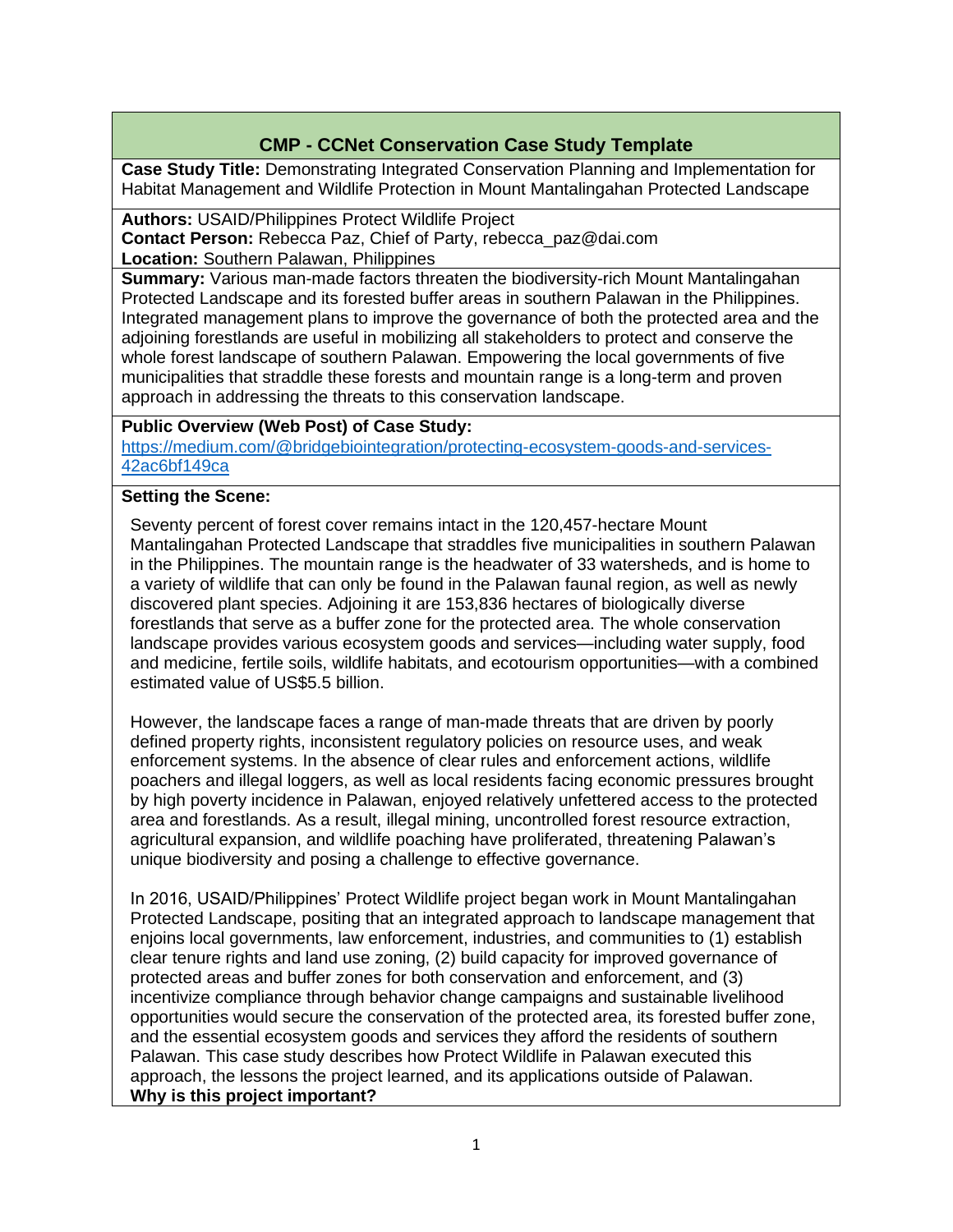Through Protect Wildlife, USAID/Philippines addresses the drivers of biodiversity loss including habitat disturbance and fragmentation, illegal harvesting of natural resources, poor governance, uncoordinated programs and activities, undefined zones, and inappropriate or illegal land uses, among other factors—in one of the key conservation hotspots in Palawan. These threats to Mount Mantalingahan Protected Landscape, if left unabated, will lead to a catastrophic loss of one of Palawan's significant contribution to the known pool of unique biodiversity not just in the Philippines but in the whole world.

With its assistance, USAID/Philippines demonstrates how complex challenges in conservation require integrated strategies that address institutional, policy, enforcement, economic, and social reforms in an inclusive approach that engages stakeholders from government, industries, and communities. Environmental managers, local government leaders, and stakeholders in the Philippines and beyond can learn much from this multifaceted, landscape-based approach, particularly in increasing local commitment to coordinate efforts to enforce wildlife and environmental laws, integrating conservation land uses with local development strategies, and aligning investment support for livelihoods and other economic activities for rural communities.

#### **Results and Lessons Learned:**

Through USAID/Philippines' approach to establish the conditions for a selfsustaining system—clear governance, active enforcement, and economic opportunity—the Protect Wildlife project achieved the results and lessons featured here:

*"It will be easier for us to implement our rules in using forest lands because now we have a basis for our policies. We can implement our activities with confidence because our forest land use plans are legitimate."*

Maryjane Celedonio Planning Officer, Municipal Planning and Development Office, Rizal Municipality, Palawan

### **Inclusively-developed and**

**evidence-based protected area and forest land use management plans.** In 2016, local governments of the five municipalities, civil society organizations, and the Mount Mantalingahan Protected Landscape management board committed to update the protected area management plan and formulate forest land use plans for its buffer areas. Interdisciplinary technical working groups led the planning activities, with Protect Wildlife providing technical guidance. The technical working groups and stakeholder communities exercised a comprehensive planning process, including visioning and strategy setting, community training on integrated conservation and development, spatial analysis, data collection and field validation, zoning and land use projection, and development of zonespecific management prescriptions. The plans served as the basis for the local governments' allocation of funding to help the Philippine Department of Environment and Natural Resources (DENR) govern and manage the whole landscape. Approval of the protected area management plan and the updated forest land use plans for the five municipalities that comprise its buffer areas provides the clarity that the government needs to manage the landscape, that communities need to understand the rules and restrictions, and that enterprises need to plan their investments.

**More pro-active enforcement actions.** The Protect Wildlife project focuses on transforming the local governments' and the DENR's approach to wildlife law enforcement from reactive policing to a more proactive and intelligence-driven process. Local governments and the DENR completed comprehensive trainings on wildlife and environmental law enforcement. Protocols are under development to guide enforcement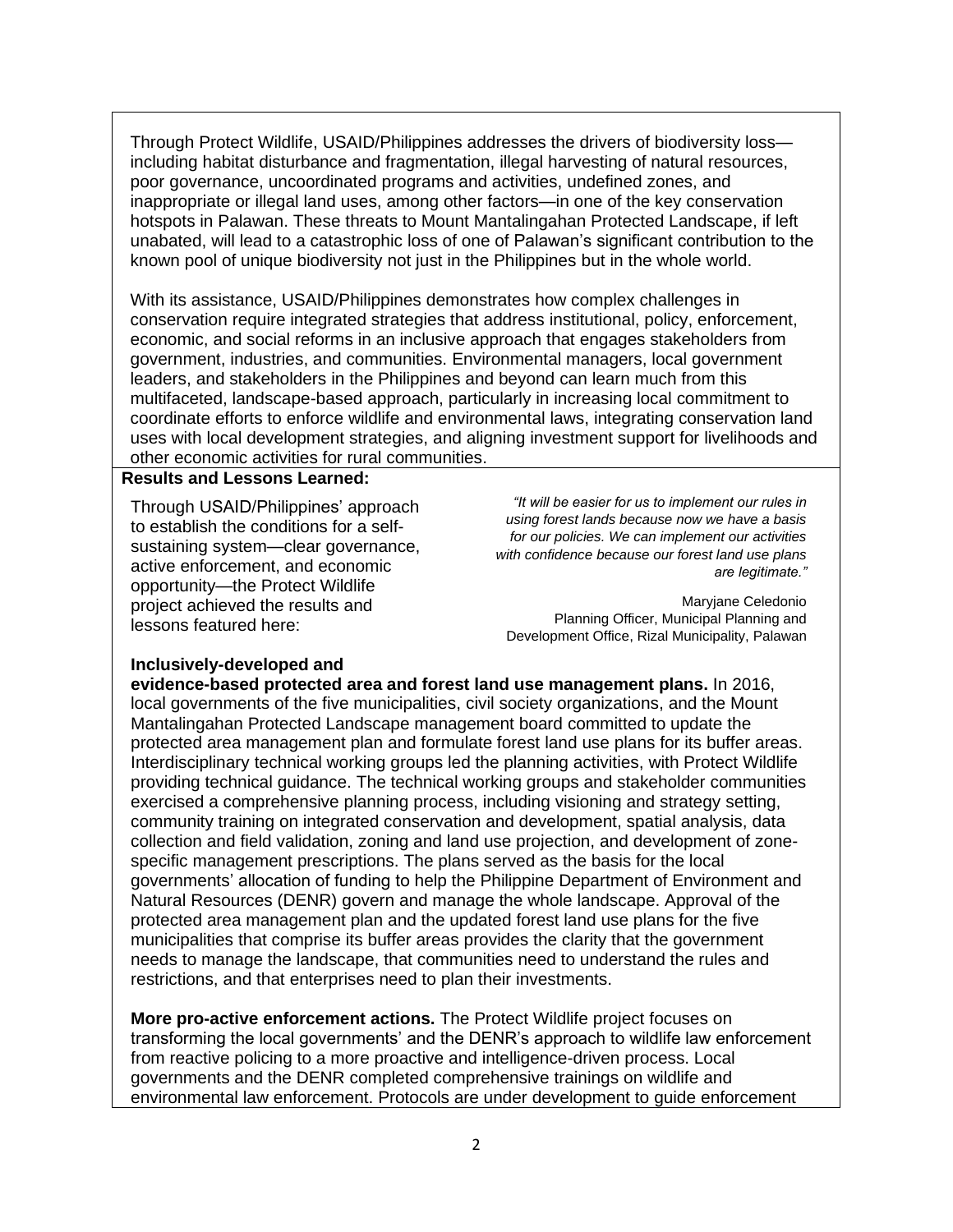operations planning and coordination among local governments and other enforcement units. The Palawan Council for Sustainable Development Staff deputizes local government-based wildlife enforcement officers as part of their Palawan-wide network to address wildlife crimes in protected areas and forestlands. These newly empowered enforcement officials, who are active in the landscape, markets, and transport hubs, now stand as a deterrent to would-be poachers and encroachers.

**Conservation-friendly livelihoods for communities.** Together with communities in southern Palawan, Protect Wildlife partnered with Lutheran World Relief and microfinance institution ECLOF to provide training and access to finance for small-scale sustainable livelihood opportunities, such as upland agriculture and seaweed production; and with Sunlight Foods Corporation to provide capacity building on conservation agriculture and purple yam production and to offer exclusive marketing agreements to people's organizations in production zones around Mount Mantalingahan Protected Landscape. These partnerships are now benefiting approximately 200 farmers and 130 fisherfolk.

To further incentivize tenured communities to anchor their production activities in multiple-

use zones, Protect Wildlife sponsored agroforestry support for households in and near buffer zones. The project supplied 44,430 durian seedlings provided training on agroforestry to approximately 600 households that manage farms inside the multiple-use zones. Collectively, these agroforestry investments could generate an economic return of up to US\$133,290 after five years. More tropical fruit tree seedlings will be distributed later in 2020 to diversify their agroforestry farms.

*"If I were to choose between US\$200 and ten high-value fruit tree seedlings, I will choose the seedlings, because the cash will be immediately spent, but with the seedlings, I am ensured of long-term income as long as I take care of them properly."*

Panglima Beto Calman Indigenous Community Chieftain, Brooke's Point Municipality, Palawan

**Internally-generated conservation financing through PES.** Protect Wildlife supported four municipalities in establishing payment for ecosystem services (PES) schemes related to their waterworks systems. Working first with Brooke's Point municipality, the project helped establish a foundation for PES management through cost-revenue analysis and cost-based resource valuation, development of financial management guidelines, and ring-fencing of PES revenues. To date, Brooke's Point has collected nearly US\$40,000, while Rizal, which also followed this approach, has collected approximately US\$10,000. These PES schemes and their reinvestment plans provide an important funding stream that enables local governments to execute their protected area and forestland use management plans.

**Palawan-wide commitment to protect flagship species.** Protect Wildlife continues to assess the evolving species policy and enforcement needs in Palawan. A provincial ordinance enjoining municipalities to identify flagship species and provide protection mechanisms was rolled out to the municipalities, which have identified their flagship species and are working on their respective ordinances and action plans. Identifying flagship species is an effective platform for communicating biodiversity conservation messages to various types of audiences and reinforcing the importance of wildlife and habitat protection in line with management plans.

**Relevant campaigns for conservation**. Protect Wildlife has been supporting the Mount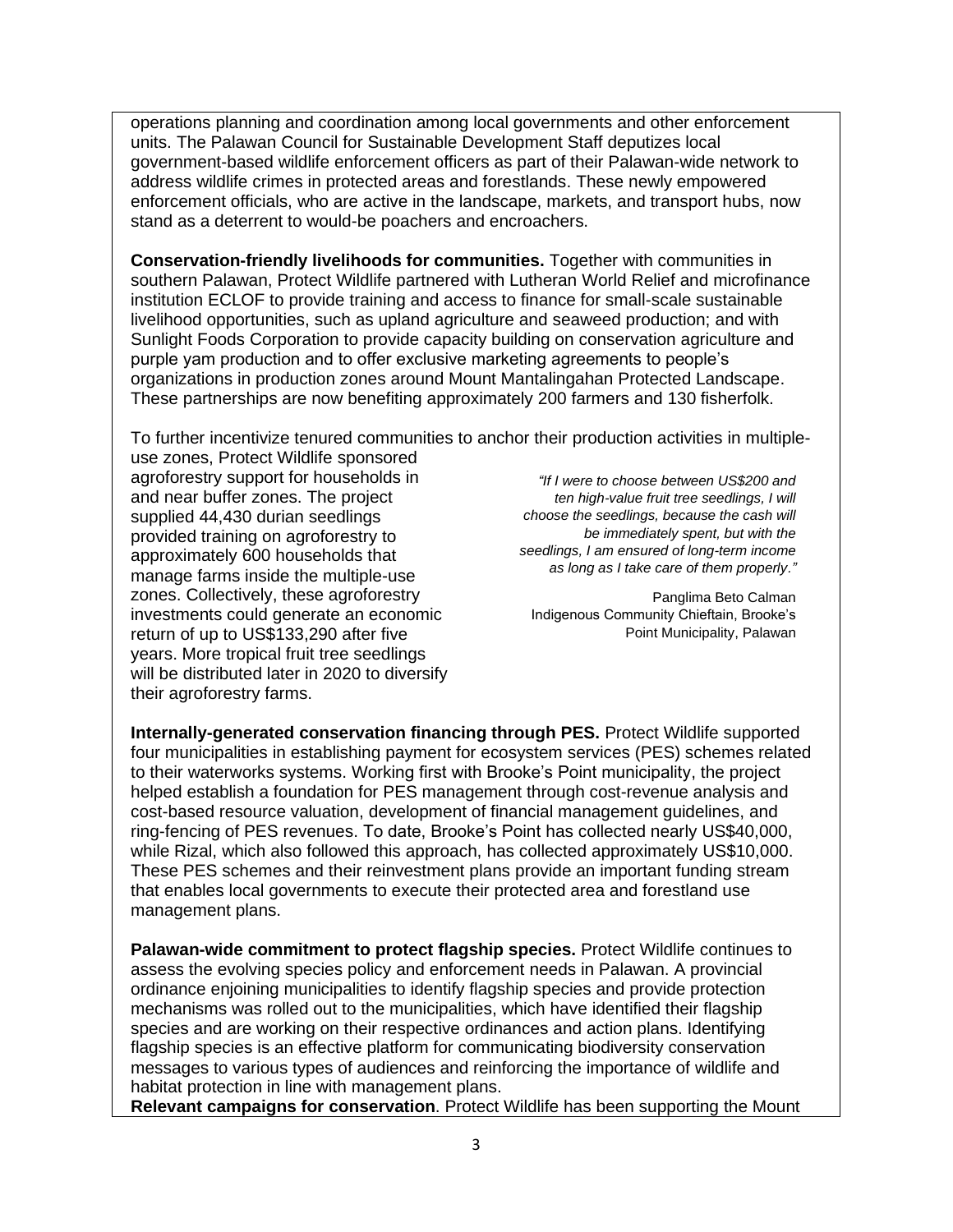Mantalingahan Protected Landscape with campaigns for conservation, such as the *Kagubatan ay Kinabukasan* (The Forest is Our Future) campaign, to enhance local understanding of the value and role of biodiversity to health, survival, environment, and economy. The campaign also directs local leaders to raise awareness in their communities about the importance of following zoning laws.

Overall, USAID/Philippines' technical assistance has resulted in the zoning of 206,567 hectares of Mount Mantalingahan Protected Landscape (120,457 hectares) and forestlands outside the protected area (153,836 hectares) into broad categories of protection and conservation areas and production areas. Further, it mobilized local leaders and communities to help in implementing the plans, developed funding schemes to finance conservation and management activities, deterred would-be poachers and illegal loggers through more active enforcement, and incentivized compliance with clarity on tenure and livelihood support.

Project interventions have resulted in an active protected area management board that has updated their management plan and forest land use plans. Local communities are now more engaged in site-based wildlife law enforcement. Capacity building on forestry, wildlife, and environmental law enforcement for community and government officials that operate in Mount Mantalingahan Protected Landscape has resulted in 124 reported confiscations, seizures, and arrests related to illegal logging and wildlife trafficking, contributing to reduced environmental and wildlife crimes. Sustainable landscapes activities have resulted in 610,603 metric tons of carbon dioxide equivalent reduced, sequestered, or avoided. The project anticipates an increased reduction in the future as a result of improved management of mangroves and planned forest restoration activities.

### **Application Beyond Case:**

USAID/Philippines' Protect Wildlife project is replicable in other situations or cases as it is about integrated and science-based landscape planning, integrated plan implementation, empowering local leadership, valuing and monetizing ecosystem goods and services, and improving natural resources governance. There are certain conditions that should be in place if these project strategies will be applied in situations similar to the case of southern Palawan, such as the following:

- There should be collective approval by governance bodies and their constituencies of the offer of project assistance.
- The proponent and team members have the trust and respect of national and local clients.
- The proponent is a technical partner and not the "owner" or "driver" of the activities.
- The proponent should be dynamic and flexible, and is able to adjust as needed.

Moving forward, the Mount Mantalingahan Protected Landscape management plan and forest land use plans will serve as bases for national, regional, and local government agencies to make informed decisions for strengthening tenure rights, targeting enforcement actions, and directing investments on restoration through assisted natural regeneration, agroforestry development, and sustainable agricultural practices. Building on the strong partnerships and gains from the past four years in southern Palawan, USAID/Philippines will continue to combine the multi-pronged approaches presented above toward supporting biodiversity conservation, enhancing ecosystem goods and services, and improving human well-being.